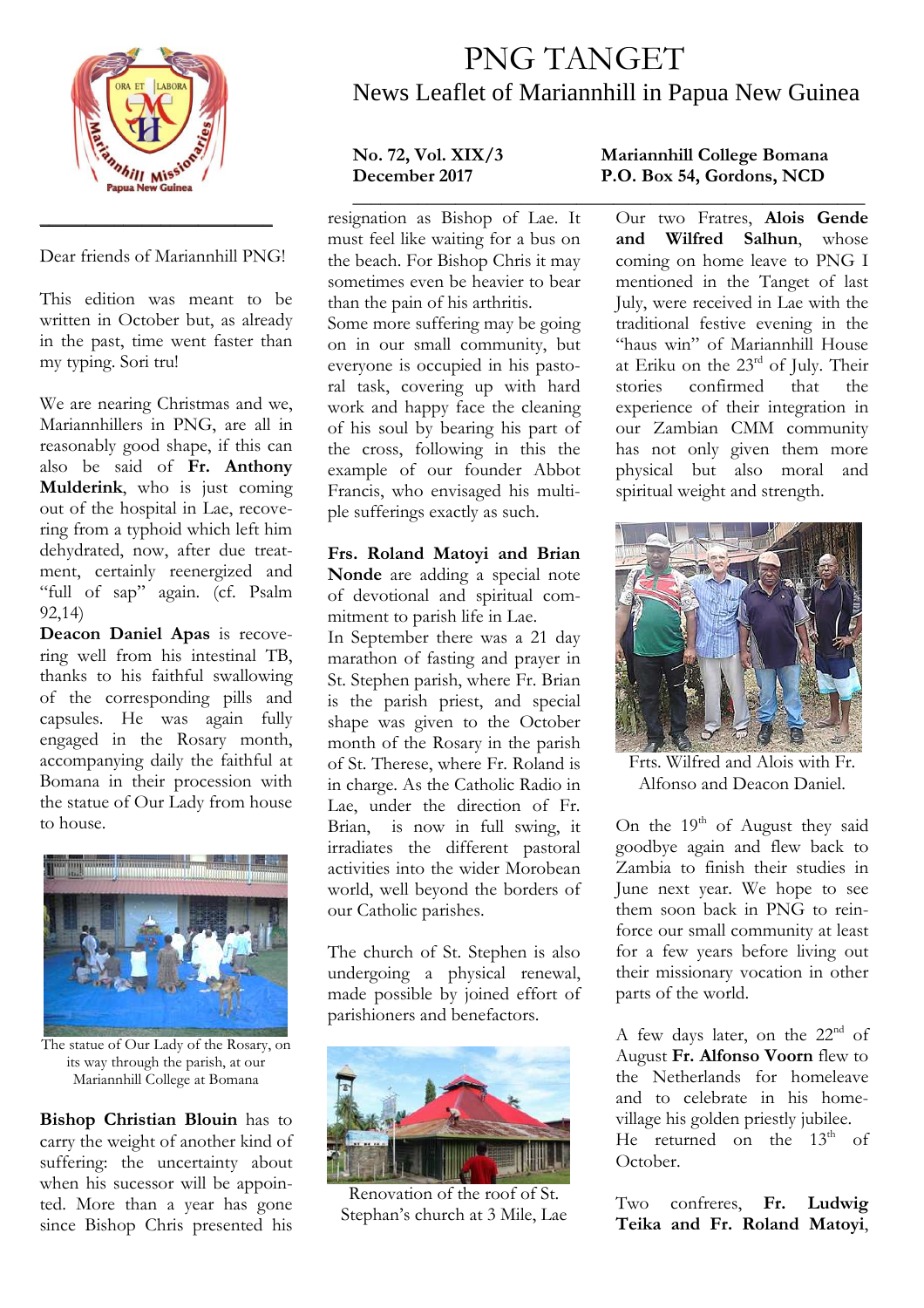had an opportunity for ongoing forma-tion.

Fr. Roland participated in a course on financial manage-ment in the Xavier Institute at Bomana from the  $22<sup>nd</sup>$  of August till the  $15<sup>th</sup>$  of September, while Fr. Ludwig took part in a 7 weeks course on psychology and pastoral care in Goroka in August/September.

On the  $23^{\text{rd}}$  of October Fr. Alfonso flew to Lae to join the confreres for some weeks and to organize a Regional Meeting which took place on the  $30<sup>th</sup>$  of October. Main topic was the **Chapter Mandate Booklet**, fruit of the General Chapter of 2016 and distributed by our General CMM Government among all the confreres in order to facilitate an authentic renewal of our communities. The meeting should start off a process of reflection and discernment among us, actually quite a job for most of us because of the daily work load.



Flying from Moresby to Lae means being impressed ever again by the quiet majesty of the Markham River, seen from above.

In October our people at St. Joseph's Mission, 8 Mile, had again – not for the first time - an opportunity to witness the activity of "raskals" who visited the Pastoral Centre three times.

On one occasion they were welcomed, whowever, with bow and arrow and one of them received an arrow between his ribs. This surprise action put them to flight.

In November **Fr. Krzysztof Zacharuk** returned from Lae to his beloved Siassi, where he is the

only Mariannhiller. But it doesn't mean isolation.

Eight communities and the welcoming atmosphere of the islands are waiting for him.



Siassi kids feeling at home in the hand of a bush giant.

As to our **CPS Sisters**, they are finally again a community of four. After a year of leave, mainly sickleave with two operations, Sister **Henriqueta Muchate** returned at the beginning of August. Also **Sister Michaela** Kim is back from her holidays in Korea. The personnel of the Mercy Centre, the clinic where both Sisters work, is relieved, although, in general, Health Service remains in PNG a difficult task as the Government funding, officially due, is many times not provided or coming late.

It also remains an overwhelming task as the country runs short of health facilities and personnel. An occasional relief will come with a hospital ship, that will go all around PNG and be accessible even to people from remote areas. Israel will send in turns a total of 61 doctors with this ship.

The  $1<sup>st</sup>$  of December was HIV/ AIDS Day. Cardinal John Ribat, Archbishop of Port Moresby and chairman of the Christian Leaders Alliance against HIV/AIDS pointed out that HIV/AIDS cases went up with 10,000 in the last two years; 25% of the new

infections being of children and adolescents.

The PNG child mortality rate is still the highest in the Pacific. People flock from rural areas to town and the row of people you find every morning at the entrance of our Mercy Clinic in Lae is getting longer by the day.

Last time I wrote to you about the elections. They belong now to the past and we have a new govern-ment, while Mister Peter O'Neil remains in power as Prime Minis-ter. He was elected on the 2nd of August. The new Government has many challenges you can find on Internet, among them the wide-spread corruption, meaning that for many government services you have – if you want "normal" service to pay under the table the person who is attending you.

I see this kind of "corruption" as a prevalence of the way of life of the traditional small community which has ruled in PNG – and in most countries - for thousands of years: personal relations determine daily life, not a set of rules independent from the mood of your boss or neighbour!

Social rules, respected and applied independent from the mood of the other or the personal relationship with him or her don't have yet much weight in the social fabric of PNG. Nearly everything depends on the favourable or disfavourable attitude of the other. Thus the most important thing is to have good friends everywhere and be at peace with others! Not a bad side effect actually of social dependency!.

Dear friends, Christmas knocks at the door. It is a Child that knocks at our heart, making us uncover presents and treasures we had not even suspected would be there!

A Blessed and Happy Christmas and a Prosperous New Year to all of you, also in name of all the confreres in PNG!

Editor: Fr. Alfonso Voorn, CMM.